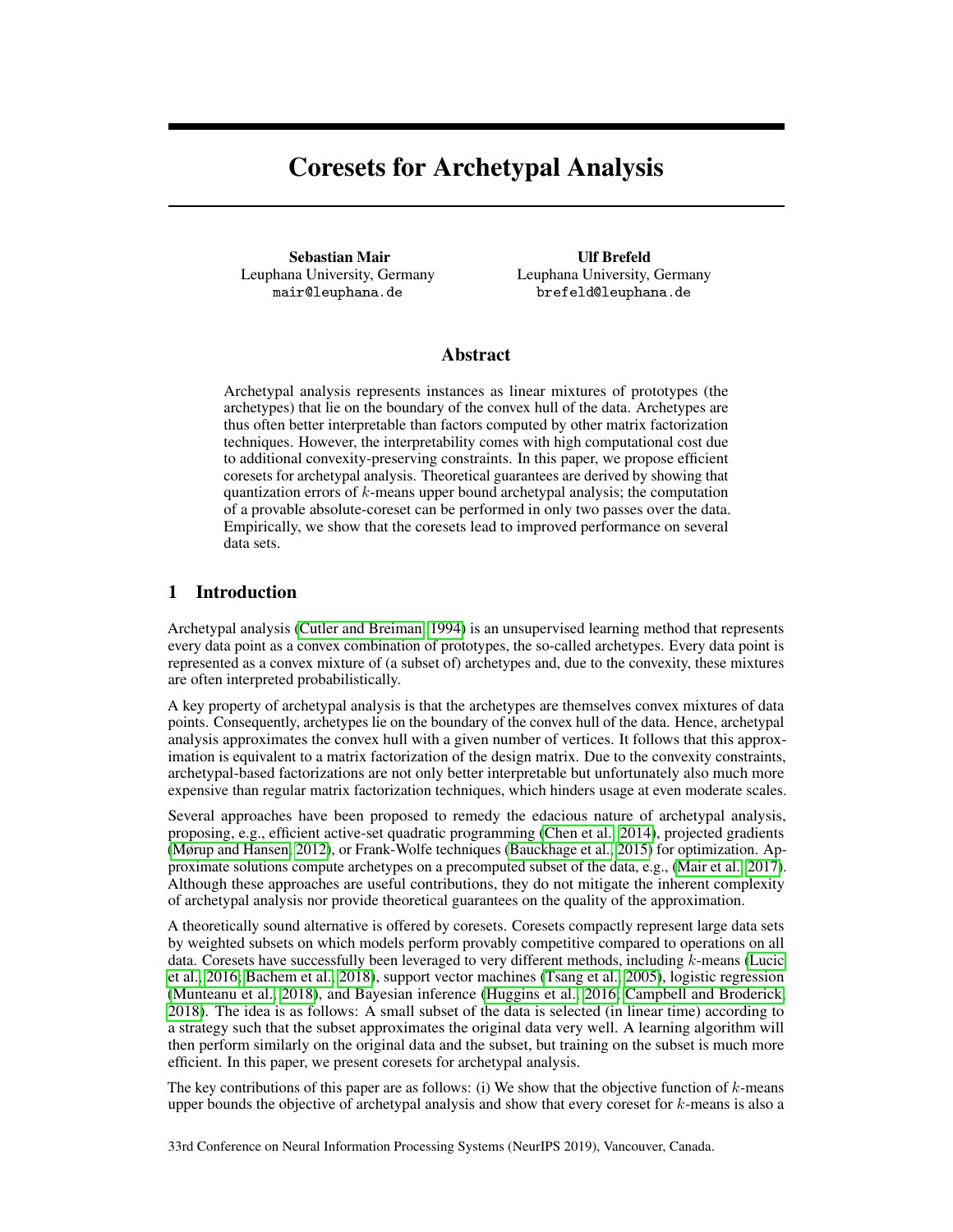coreset for archetypal analysis, (ii) we propose a simple and efficient sampling strategy to compute a coreset with only two passes over the data, so that (iii) a weak  $\varepsilon$ -absolute-coreset is guaranteed to be obtained after sampling sufficiently many points where (iv) the error bound does not depend on the query itself. Finally, (v) we provide empirical results on various data sets to support the theoretical derivation.

### 2 Preliminaries

#### 2.1 Archetypal Analysis

Let  $\mathcal{X} = {\mathbf{x}_1, ..., \mathbf{x}_n}_{i=1}^n$  be a data set consisting of  $n \in \mathbb{N}$ d-dimensional data points,  $X \in \mathbb{R}^{n \times d}$  be the design matrix and  $k \in \mathbb{N}$  be the latent dimensionality. In archetypal analysis (Cutler and Breiman, 1994), every data point  $x_i$  is represented as a convex combination of k archetypes  $z_1, \ldots, z_k$ , i.e.,

$$
\mathbf{x}_i = \mathbf{Z}^\top \mathbf{a}_i, \quad \sum_{j=1}^d (\mathbf{a}_i)_j = 1, \quad (\mathbf{a}_i)_j \geq 0,
$$

where  $a_i \in \mathbb{R}^k$  is the weight vector of the *i*th data point and  $\mathbf{Z} \in \mathbb{R}^{k \times d}$  is the matrix of stacked archetypes. The archetypes  $z_i$   $(i = 1, ..., k)$  themselves are also represented as convex combinations of data points, i.e.,



Figure 1: Archetypal analysis in two dimensions with  $k = 3$  archetypes.

$$
\mathbf{z}_{j} = \mathbf{X}^{\top} \mathbf{b}_{j}, \quad \sum_{i=1}^{n} (\mathbf{b}_{j})_{i} = 1, \quad (\mathbf{b}_{j})_{i} \geq 0,
$$

where  $\mathbf{b}_j \in \mathbb{R}^n$  is the weight vector of the *j*th archetype. Let  $\mathbf{A} \in \mathbb{R}^{n \times k}$  and  $\mathbf{B} \in \mathbb{R}^{k \times n}$  be the matrices consisting of the weights  $a_i$   $(i = 1, \ldots, n)$  and  $b_j$   $(j = 1, \ldots, k)$ . Then, archetypal analysis yields a factorization of the design matrix as follows

$$
X = ABX = AZ,\t(1)
$$

where  $\mathbf{Z} = \mathbf{B} \mathbf{X} \in \mathbb{R}^{k \times d}$  is the matrix of archetypes. Due to the convexity constraints, the weight matrices A and B are row-stochastic. By minimizing the residual sum of squares (RSS), given by

$$
RSS(k) = \|\mathbf{X} - \mathbf{ABX}\|_F^2,
$$
\n(2)

the optimal weight matrices  $A$  and  $B$  can be found. The objective function can be rewritten as a sum of projections of the data points to the archetype-induced convex hull as follows

$$
\|\mathbf{X}-\mathbf{AZ}\|_F^2 = \sum_{\mathbf{x}\in\mathcal{X}}\min_{\mathbf{q}\in\mathrm{conv}(\{\mathbf{z}_1,\ldots,\mathbf{z}_k\})} \|\mathbf{x}-\mathbf{q}\|_2^2,
$$

where  $conv(S)$  refers to the convex hull of a set S. The minimization over points on the convex hull of the data renders the optimization infeasible for real sized problems. Although feasible optimization strategies (Chen et al., 2014; Bauckhage et al., 2015; Mørup and Hansen, 2012) and approximations (Mair et al., 2017; Mei et al., 2018) have been proposed, they all suffer from large dimensionalities and/or sample sizes.

#### 2.2 Coresets

Let  $X$  be a data set of n points in d dimensions. Consider a learning problem with an objective function of the form  $\phi_{\mathcal{X}}(Q) = \sum_{\mathbf{x} \in \mathcal{X}} d(\mathbf{x}, Q)^2$ . The goal is to learn the so-called query  $Q \subset \mathbb{R}^d$ , with  $|Q| = k$ , and  $d(\mathbf{x}, Q)^2$  is the minimal squared distance from a data point x to the query Q. For example, in k-means clustering, Q refers to the set of cluster centers and  $d(\mathbf{x}, Q)^2 =$  $\min_{\mathbf{q} \in Q} \|\mathbf{x} - \mathbf{q}\|_2^2$ . The objective function is then given by

$$
\phi_{\mathcal{X}}(Q) = \sum_{\mathbf{x} \in \mathcal{X}} d(\mathbf{x}, Q)^2 = \sum_{\mathbf{x} \in \mathcal{X}} \min_{\mathbf{q} \in Q} \|\mathbf{x} - \mathbf{q}\|_2^2.
$$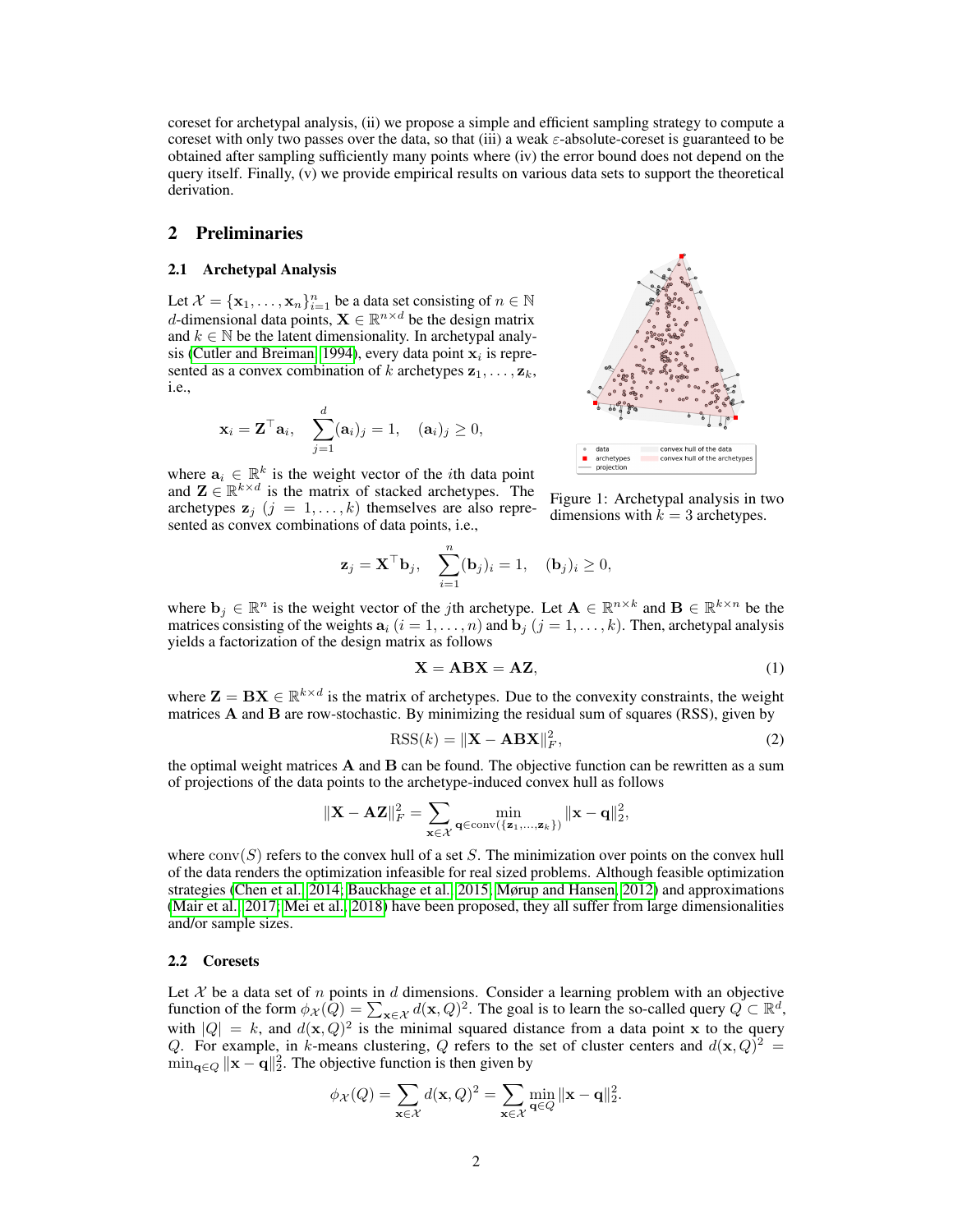#### **Algorithm 1** Lightweight coreset construction for  $k$ -means (Bachem et al., 2018)

**Input:** Set of data points  $X$ , coreset size m Output: Coreset C  $\mu \leftarrow$  mean of X for  $x \in \mathcal{X}$  do  $q(x) = \frac{1}{2} \frac{1}{|x|} + \frac{1}{2}$  $d(x,\mu)^2$  $\sum_{x'} d(x',\mu)^2$ end for  $C \leftarrow$  sample m points from X where each point has weight  $\frac{1}{m \cdot q(x)}$  and is sampled with prob.  $q(x)$ 

A coreset is a possibly weighted subset C of the full data set X with cardinality  $m \ll n$ , which performs provably competitive with respect to the performance on  $X$ . Using non-negative weights  $w_i \geq 0$  on the data points, the objective becomes  $\phi_{\mathcal{X}}(Q) = \sum_{\mathbf{x} \in \mathcal{X}} w_i \cdot d(\mathbf{x}, Q)^2$ . The standard definition of a coreset is as follows.

**Definition 1.** Let  $\varepsilon > 0$  and  $k \in \mathbb{N}$ . A (weighted) set C is a  $(\varepsilon, k)$ -coreset of the data X if for any  $Q \subset \mathbb{R}^d$  of cardinality at most  $k$ 

$$
|\phi_{\mathcal{X}}(Q) - \phi_{\mathcal{C}}(Q)| \le \varepsilon \phi_{\mathcal{X}}(Q). \tag{3}
$$

The condition in the definition of a coreset is equivalent to  $(1 - \varepsilon)\phi_{\mathcal{X}}(Q) \leq \phi_{\mathcal{C}}(Q) \leq (1 + \varepsilon)\phi_{\mathcal{X}}(Q)$ . Hence, the performance of the query learned on the coreset is bounded from below and above by  $a(1 \pm \varepsilon)$  multiplicative of the query evaluated on the full data set. Note that Definition 1 defines a *strong* coreset since the bound holds uniformly for all queries Q. If the condition in Equation (3) holds only for the optimal query, C is called a *weak* coreset.

Computing a coreset for  $k$ -means may require  $k$  sequential passes over the data (Lucic et al., 2016). Bachem et al. (2018) introduce the notion of lightweight-coresets, which allow for an additional additive term on the right hand side of the bound in Equation (3) and show that the solution can be computed in only two passes over the data. The definition of lightweight-coresets is as follows.

**Definition 2.** *(Bachem et al., 2018) Let*  $\varepsilon > 0$ ,  $k \in \mathbb{N}$  *and*  $\mathcal{X} \subset \mathbb{R}^d$  *be a set of points with mean*  $\mu \in \mathbb{R}^d$ . The weighted set C is a  $(\varepsilon, k)$ -lightweight-coreset of the data X if for any  $Q \subset \mathbb{R}^d$  of *cardinality at most* k

$$
|\phi_{\mathcal{X}}(Q) - \phi_{\mathcal{C}}(Q)| \leq \frac{\varepsilon}{2} \phi_{\mathcal{X}}(Q) + \frac{\varepsilon}{2} \phi_{\mathcal{X}}(\{\mu\}).
$$
\n(4)

The lightweight-coreset for  $k$ -means is constructed via importance sampling, in order to guide the sampling procedure towards more influential points. The sampling distribution  $q$  is a mixture of an uniform distibution and the squared distances to the mean, i.e.,

$$
q(\mathbf{x}) = \frac{1}{2} \frac{1}{n} + \frac{1}{2} \frac{d(\mathbf{x}, \mu)^2}{\sum_{i=1}^n d(\mathbf{x}_i, \mu)^2}.
$$
 (5)

The underlying idea is that points that lie far away from the mean  $\mu$  have a larger impact on the objective function and should thus be sampled with higher probability. The procedure is shown in Algorithm 1. After sampling m points, each point is weighted by  $(m \cdot q(\mathbf{x}))^{-1}$  such that the sampling procedure yields an unbiased estimator of the quantization error:

$$
\mathbb{E}_{\mathcal{C}}\left[\phi_{\mathcal{C}}(Q)\right] = \mathbb{E}_{\mathcal{C}}\left[\sum_{\mathbf{x}\in\mathcal{C}}\frac{1}{m\cdot q(\mathbf{x})}d(\mathbf{x},Q)^2\right] = \mathbb{E}\left[\frac{1}{q(\mathbf{x})}d(\mathbf{x},Q)^2\right] = \sum_{\mathbf{x}\in\mathcal{X}}q(\mathbf{x})\frac{d(\mathbf{x},Q)^2}{q(\mathbf{x})} = \phi_{\mathcal{X}}(Q).
$$

The following result ensures that after sampling sufficiently many points, a  $(\varepsilon, k)$ -lightweight-coreset is obtained.

**Theorem 1** (Bachem et al. (2018)). Let  $\varepsilon > 0$ ,  $\delta > 0$  and  $k \in \mathbb{N}$ . Let X be a set of points in  $\mathbb{R}^d$  and *let* C *be the output of Algorithm 1 with a sample size* m *of at least*

$$
m \geq c \frac{dk \log k + \log \frac{1}{\delta}}{\varepsilon^2},
$$

*where* c *is an absolute constant. Then, with probability of at least*  $1 - \delta$ ,  $\mathcal{C}$  *is a* ( $\varepsilon$ ,  $k$ )-*lightweightcoreset of*  $X$ *.*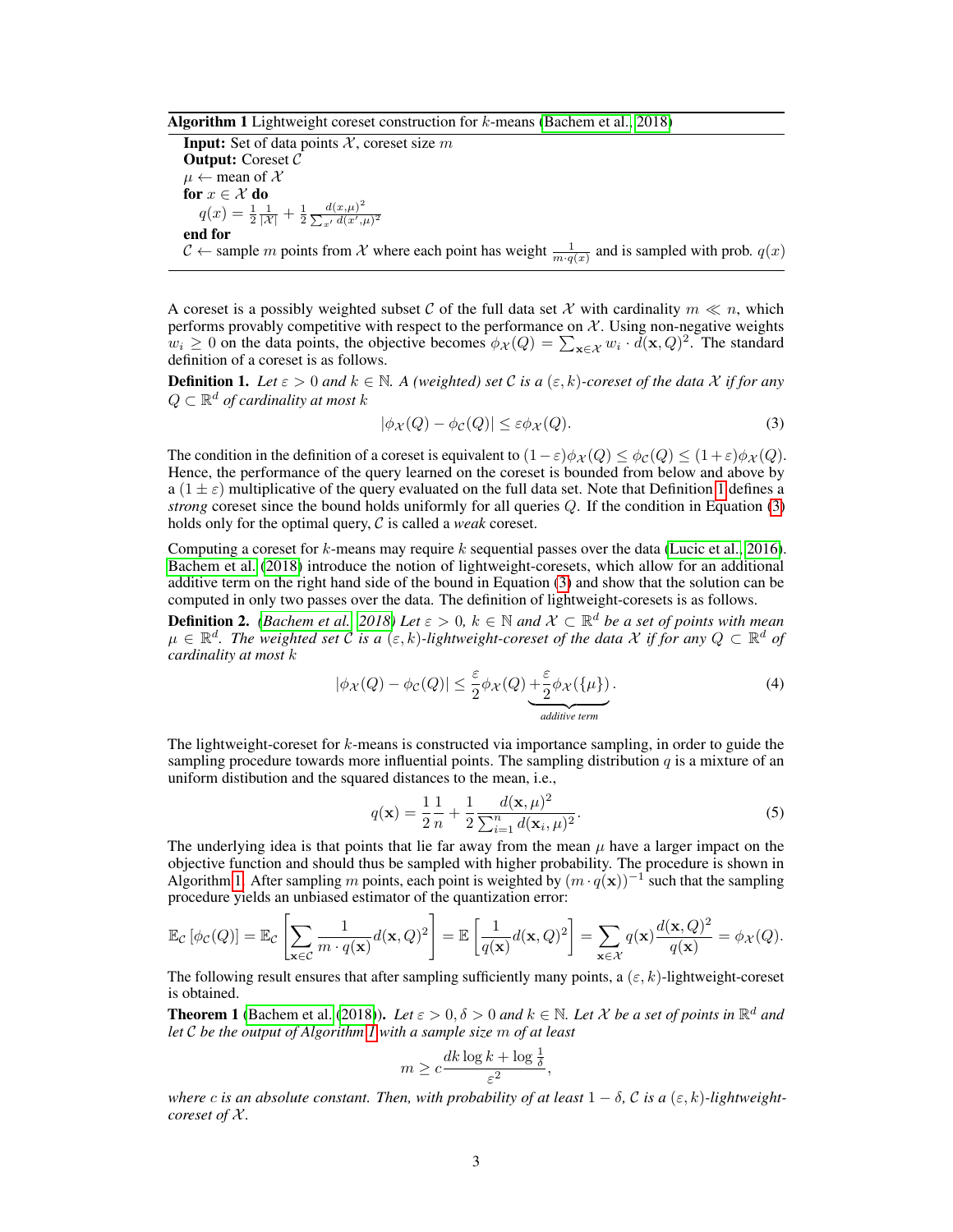Bachem et al. (2018) argue that dropping  $\frac{\epsilon}{2}\phi_{\mathcal{X}}(Q)$  from Equation (4) is not possible for the problem of k-means. Assume, for example, that the cluster centers (query  $Q$ ) are placed arbitrarily far away from other data. Equation (4) would show an arbitrary large difference on the left hand side but the error on the right hand side would be bounded by  $\frac{\varepsilon}{2} \phi_{\mathcal{X}}(\{\mu(\mathcal{X})\})$ . Hence, C cannot be a coreset because it does not hold uniformly for all queries.

While this observation applies to  $k$ -means, the situation is very different for archetypal analysis. We assume that the mean  $\mu$  of X is actually *contained in the convex hull* of the query, i.e.,  $\mu \in \text{conv}(Q)$ . Hence, placing some points of the query far away from the data induces a larger convex hull and thus a *lower* projection error. In the remainder, we also argue that queries of practical interest always lie on the border of the convex hulls of either X or C, and that the mean  $\mu$  is always included.

## 3 Coreset Construction

In the case of archetypal analysis, the query Q consists of the archetypes  $z_1, \ldots, z_k$ . The squared distance of a point x to the query  $Q$  is given by the length of the projection of the point to the convex set  $\text{conv}(Q)$ , i.e.,  $d(\mathbf{x}, Q)^2 = \min_{\mathbf{q} \in \text{conv}(Q)} ||\mathbf{x} - \mathbf{q}||_2^2$ . Hence, the objective function can be rewritten in the following way:

$$
\phi_{\mathcal{X}}(Q) = \sum_{\mathbf{x} \in \mathcal{X}} d(\mathbf{x}, Q)^2 = \sum_{\mathbf{x} \in \mathcal{X}} \min_{\mathbf{q} \in \mathrm{conv}(Q)} \|\mathbf{x} - \mathbf{q}\|_2^2.
$$

In the remainder,  $\phi_{\mathcal{X}}(Q)$  refers to the above objective of archetypal analysis.

Before introducing and analyzing the coreset construction for archetypal analysis, we show that for a point x the quantization error of  $k$ -means upper bounds the projection of x to the query (i.e., the archetypes  $z_1, \ldots, z_k$ ) in archetypal analysis. As a consequence, every coreset that bounds the error of k-means must also bound the error of archetypal analysis and is thus also a coreset for archetypal analysis.



Figure 2: Illustration of Lemma 1. The projection of a point x to  $conv(Q)$  (left side) is smaller than or equal to the distance of x to the closest center  $q \in Q$  (right side).

**Lemma 1.** Let  $\mathbf{x} \in \mathbb{R}^d$  be a data point,  $d(\cdot, \cdot)$  be a distance metric and  $Q \subset \mathbb{R}^d$  be any set of  $k \in \mathbb{N}$ *points, then it holds that*

$$
\min_{\mathbf{q}\in \operatorname{conv}(Q)} d(\mathbf{x},\mathbf{q}) \ \leq \ \min_{\mathbf{q}\in Q} d(\mathbf{x},\mathbf{q}).
$$

*Proof.* First, note that  $Q \subset \text{conv}(Q)$ . Assume that  $q' \in \text{conv}(Q)$  minimizes  $d(\mathbf{x}, \mathbf{q})$ , then  $q'$  is either in  $\text{conv}(Q) \setminus Q$ , resulting in a smaller distance than any other  $q'' \in Q$ , or  $q'$  is in  $Q$ , yielding the same distance as  $\min_{\mathbf{q}\in\mathcal{Q}} d(\mathbf{x}, \mathbf{q})$ . Hence, the distance of x to the convex set conv $(Q)$  is smaller or equal to the distance to any  $q \in Q$ . П

A direct consequence of Lemma 1, which is depicted in Figure 2, is that for any choice of Q, the objective function of archetypal analysis is upper bounded by the objective of  $k$ -means, i.e.,

$$
\sum_{\mathbf{x}\in\mathcal{X}}\min_{\mathbf{q}\in\mathrm{conv}(Q)} \|\mathbf{x}-\mathbf{q}\|_2^2 \leq \sum_{\mathbf{x}\in\mathcal{X}}\min_{\mathbf{q}\in Q} \|\mathbf{x}-\mathbf{q}\|_2^2.
$$

Here, Q in archetypal analysis refers to the archetypes  $z_1, \ldots, z_k$  and in k-means, Q refers to the set of centroids. Since a coreset bounds the error of a method on the entire set, and due to Lemma 1, any coreset for k-means is also a coreset for archetypal analysis.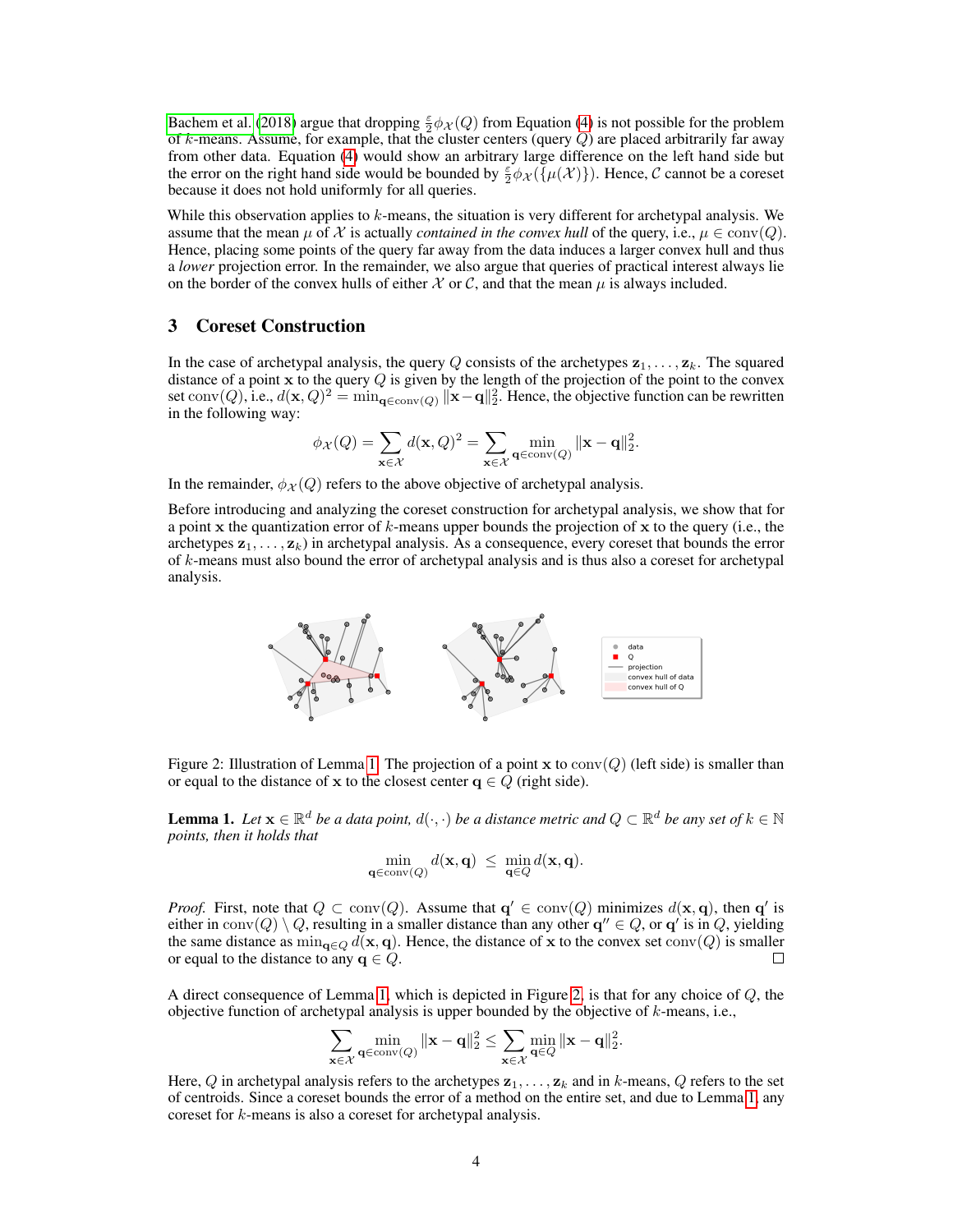Algorithm 2 Coreset construction for Archetypal Analysis

**Input:** Set of data points  $X$ , coreset size m Output: Coreset C  $\mu \leftarrow$  mean of X for  $x \in \mathcal{X}$  do  $q(x) = \frac{d(x,\mu)^2}{\sum_{x} d(x)}$  $\sum_{x'} d(x',\mu)^2$ end for  $C \leftarrow$  sample m points from X where each point has weight  $\frac{1}{m \cdot q(x)}$  and is sampled with prob.  $q(x)$ 

Proposition 1. *Every coreset for* k*-means is also a coreset for archetypal analysis.*

The proposition implies that the sampling strategy outlined in Algorithm 1 already yields a lightweightcoreset for our problem. However, we show in Section 3.1 that the term  $\frac{\varepsilon}{2} \phi_{\mathcal{X}}(Q)$  can be dropped to obtain a weak  $\varepsilon$ -absolute-coreset for archetypal analysis, whose bound does not depend on the query  $Q$ .

**Definition 3.** Let  $\varepsilon > 0$  and  $k \in \mathbb{N}$ . A (weighted) set C is an  $\varepsilon$ -absolute-coreset of the data X if for any  $Q \subset \mathbb{R}^d$  of cardinality at most  $k$ 

$$
|\phi_{\mathcal{X}}(Q) - \phi_{\mathcal{C}}(Q)| \le \varepsilon. \tag{6}
$$

*The set* C *is called a weak* ε*-absolute-coreset if the bound holds only for specific queries* Q*.*

Archetypes are guaranteed to lie on the boundary of the convex hull of the data (Cutler and Breiman, 1994).<sup>1</sup> Thus, we are interested in points lying far from the mean  $\mu$  of X. Such points increase the convex hull of the archetypes and result in a smaller projections and hence in a lower value of the objective function. Following the idea of Bachem et al. (2018), we thus discard the uniform term in Equation (5) and propose the following sampling distribution

$$
q(\mathbf{x}) = \frac{d(\mathbf{x}, \mu)^2}{\sum_{i=1}^n d(\mathbf{x}_i, \mu)^2}.
$$

#### 3.1 Analysis

We now provide a bound on the sample size m to show that Algorithm 2 computes a provably competitive coreset.

**Theorem 2.** Let  $\varepsilon > 0$ ,  $\delta > 0$  and  $k \in \mathbb{N}$ . Let X be a set of points in  $\mathbb{R}^d$  with mean  $\mu \in \mathbb{R}^d$  and let C *be the output of Algorithm 2 with a sample size* m *of at least*

$$
m \geq c \frac{dk \log k + \log \frac{1}{\delta}}{\varepsilon^2},
$$

*where* c *is an absolute constant. Then, with probability of at least*  $1 - \delta$ *, the set* C *fulfills* 

$$
|\phi_{\mathcal{X}}(Q) - \phi_{\mathcal{C}}(Q)| \le \varepsilon \phi_{\mathcal{X}}(\{\mu\})
$$
\n<sup>(7)</sup>

for any query  $Q \subset \mathbb{R}^d$  of cardinality at most  $k$  satisfying  $\mu \in \text{conv}(Q)$ .

A proof of Theorem 2 can be found in the supplementary material. Note that the bound on the right hand side of Equation (7) is independent of the query Q and corresponds to the scaled variance of the data. For a normalized data set, Algorithm 2 yields an  $\varepsilon$ -absolute-coreset as the following corollary shows.

**Corollary 1.** Let  $\varepsilon > 0$ ,  $\delta > 0$ ,  $k \in \mathbb{N}$ , and X be a set of points in  $\mathbb{R}^d$  with mean  $\mu \in \mathbb{R}^d$ . Denote by  $\bar{X}$  *the standardized set of points with*  $\bar{\mathbf{x}}_i = (\mathbf{x}_i - \mu)/\dot{\phi}_X(\{\mu\})$ *. Let* C *be the output of Algorithm* 2 *on*  $\overline{\mathcal{X}}$  *with a sample size* m *of at least* 

$$
m \geq c \frac{dk \log k + \log \frac{1}{\delta}}{\varepsilon^2},
$$

<sup>&</sup>lt;sup>1</sup>Given that there is more than only a single archetype.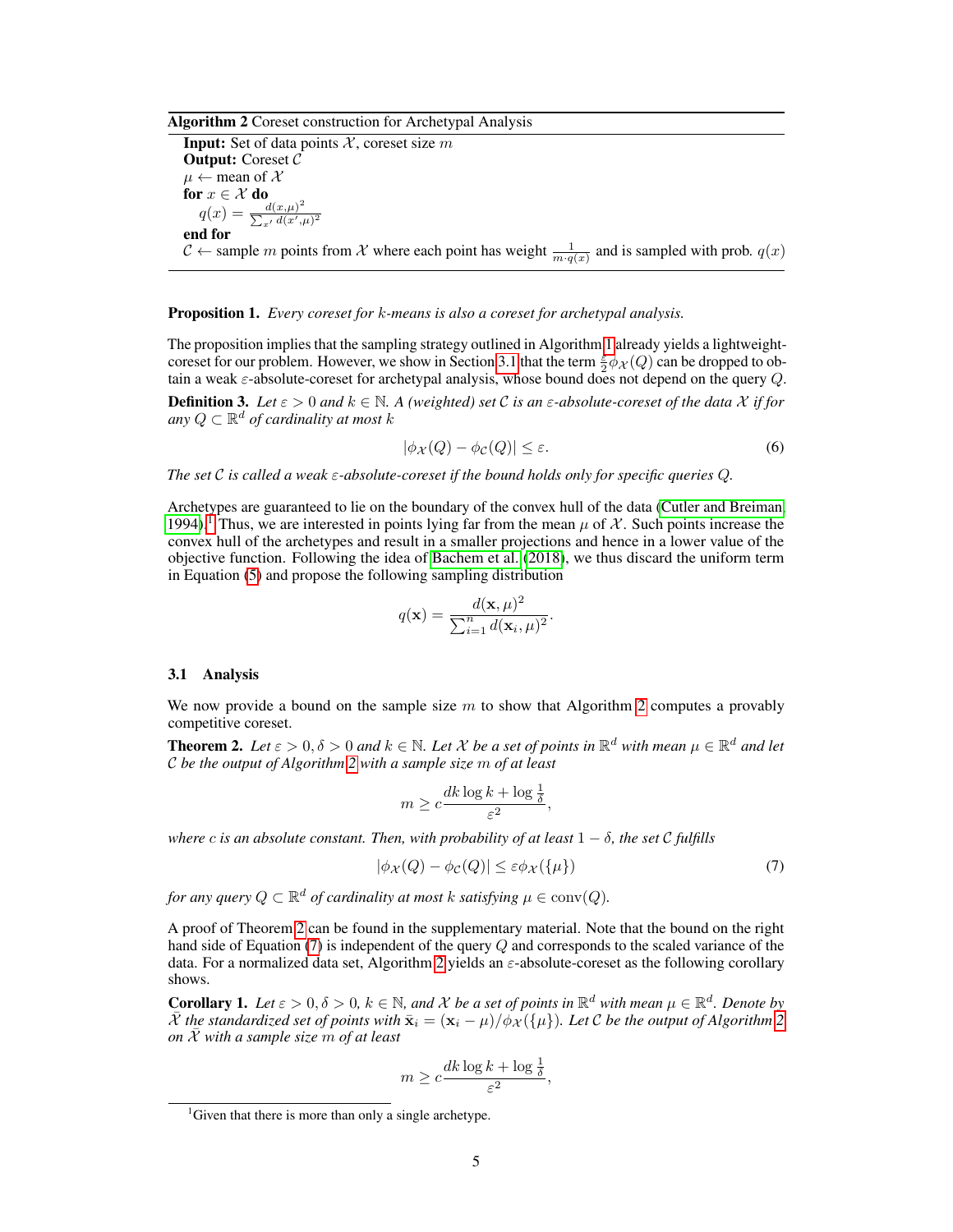

Figure 3: Relative error  $\eta$  on the full data set as well as computation time in seconds (averages and standard errors of 50 independent runs).

*where* c *is an absolute constant. Then, with probability of at least*  $1 - \delta$ , C *is an*  $\varepsilon$ -*absolute-coreset of* X¯*, i.e., it holds that*

$$
|\phi_{\mathcal{X}}(Q) - \phi_{\mathcal{C}}(Q)| \le \varepsilon
$$

for any query  $Q \subset \mathbb{R}^d$  of cardinality at most  $k$  satisfying  $\mu \in \mathrm{conv}(Q)$ .

Corollary 1 can be interpreted in the following way: As we decrease  $\varepsilon$ , the performance gap of archetypal analysis on the full (standardized) data set and archetypal analysis on the coreset closes for a query Q satisfying  $\mu \in \text{conv}(Q)$ . One might ask whether this restriction on the choice of Q is a drawback. The assumption within the various definitions of coresets that the bound has to hold for any choice of  $Q$  is very strong. For the problem of  $k$ -means this makes sense as the centers could be anywhere in the space. However, for archetypal analysis, Cutler and Breiman (1994) show that the archetypes  $z_1, \ldots, z_k$  lie on the boundary of the data, i.e.,  $\{z_1, \ldots, z_k\} \subset \partial C$  for  $k > 1$ . Hence, any meaningful query Q will be on the boundary of the coreset  $\partial C$  as well. Such a query will likely contain the mean  $\mu$  of X, because  $\mathcal{C} \subset \mathcal{X}$  is sampled around  $\mu$ .

As the following theorem shows, the optimal solution  $Q_C^*$  computed on the coreset C is indeed provably competitive to the solution  $Q^{\star}_{\mathcal{X}}$  obtained on the full data set.

**Theorem 3.** Let  $\varepsilon > 0$  and  $\mathcal X$  be a set of points in  $\mathbb R^d$  with mean  $\mu \in \mathbb R^d$ . Denote by  $Q^\star_{\mathcal X}$  the optimal solution on  $\mathcal X$  and by  $Q_{\mathcal C}^{\star}$  the optimal solution on  $\mathcal C.$  Then it holds that

$$
\phi_{\mathcal{X}}(Q_{\mathcal{C}}^{\star}) \leq \phi_{\mathcal{X}}(Q_{\mathcal{X}}^{\star}) + 2\varepsilon \phi_{\mathcal{X}}(\{\mu\}).
$$

A proof of Theorem 3 is provided in the supplementary material.

#### 3.2 Complexity Analysis

Algorithm 2 needs one full pass over the data set X of size n in order to determine the mean  $\mu$ . Then, another pass is needed to compute the distance of each point  $x_i$  to the mean  $\mu$  which is needed for the sampling distribution  $q(.)$ . Hence, the complexity of Algorithm 2 scales in  $\mathcal{O}(nd)$ . In addition, since  $q(\cdot)$  is a discrete distribution on n objects, the space complexity is also in  $\mathcal{O}(nd)$ . The same arguments apply to the lightweight-coreset construction of (Bachem et al., 2018) as outlined in Algorithm1.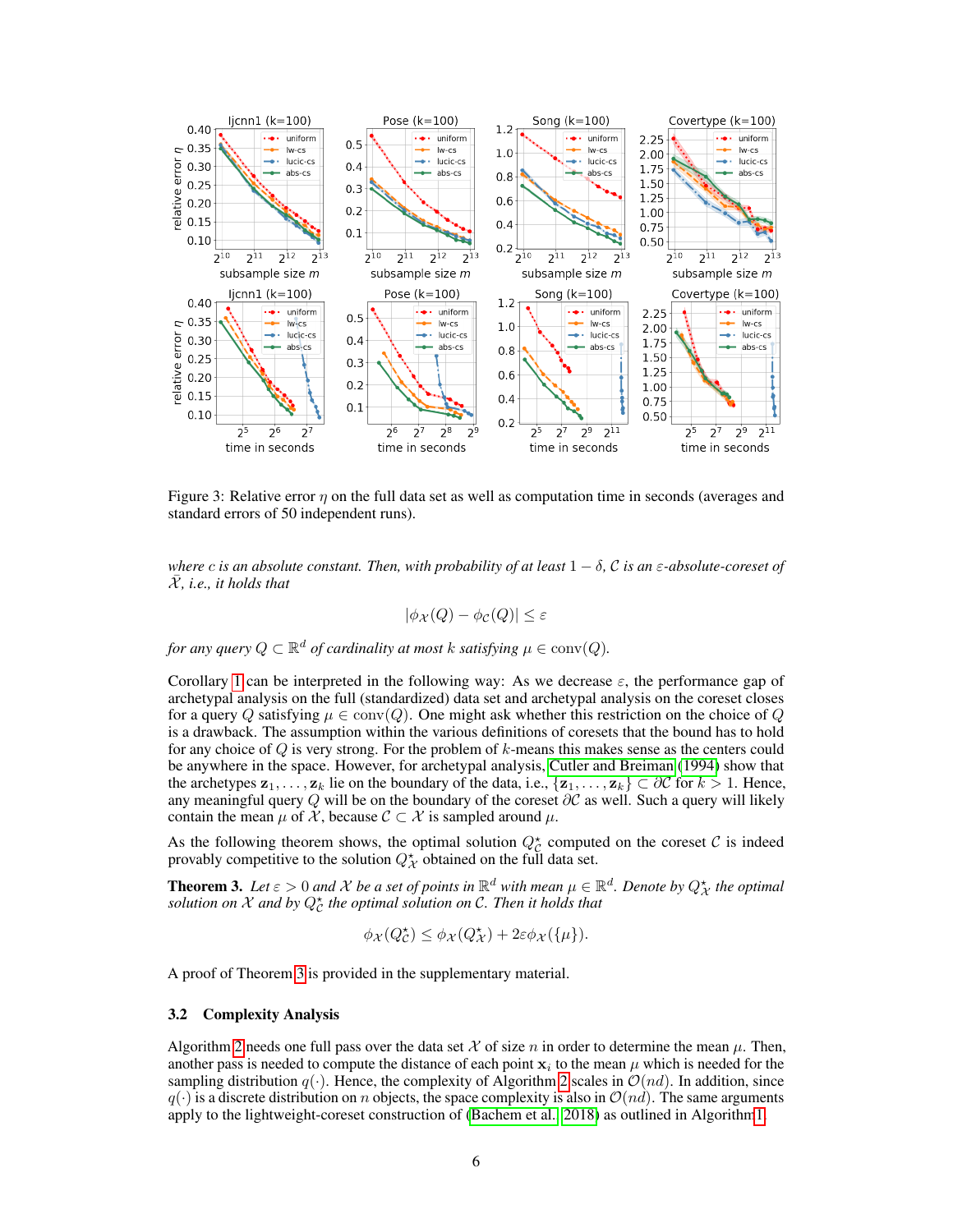

Figure 4: Relative error  $\eta$  on the full data set as well as computation time in seconds (averages and standard errors of 50 independent runs).

# 4 Experiments

We now evaluate the coreset construction for archetypal analysis (abs-cs) and compare it to the performance of archetypal analysis on the full data set, an uniform sample (uniform), the lightweightcoresets for k-means (Iw-cs, Bachem et al. (2018)), a state-of-the-art coreset construction for  $k$ means (lucic-cs, Lucic et al. (2016)) as well as an approximate solution that learns archetypes on a precomputed subset (frame, Mair et al. (2017)).

We initialize the archetypes  $z_1, \ldots, z_k$  using the furthest sum procedure (Mørup and Hansen, 2012). The termination criterion is reached when the relative error between iterations is less than  $10^{-3}$ . We measure the error in terms of the residual sum of squares (RSS) in Equation (2) and compute the relative error  $\eta = (RSS_{full} - RSS_{cores})/RSS_{full}$  with respect to the performance on the full data set. We report on averages over 50 independent repetitions, error bars show standard error. The code is written in Python and all experiments run on an Intel Xeon machine with  $28 \times 2.60$ GHz and 256GB memory.<sup>2</sup>

We evaluate the algorithms on several data sets: Ijcnn1 refers to data from the IJCNN 2001 neural network competition and has  $n = 49,990$  instances in  $d = 22$  dimensions.<sup>3</sup> We adopt the preprocessing from Chang and Lin (2001). Pose is a subset of the Human3.6M data set (Catalin Ionescu, 2011; Ionescu et al., 2014) and deals with 3D human pose estimation and is part of the ECCV 2018 Pose-Track Challenge.<sup>4</sup> It consists of  $n = 35,832$  poses each of which is represented as 3D coordinates of 16 joints resulting in a 48-dimensional problem. Song is a subset of the Million Song Dataset (Bertin-Mahieux et al., 2011) which has  $n = 515,345$  data points in  $d = 90$  dimensions where the task is to predict the year of a song. **Covertype** (Blackard and Dean, 1999) contains  $n = 581,012$  examples in  $d = 54$  dimensions. The task is to predict the forest cover type from cartographic variables.

Figure 3 shows the results for  $k = 100$  archetypes. In the top row, the relative error  $\eta$  of each approach is evaluated on the full data set and illustrated for subsample sizes ranging from  $m = 1,000$ to  $m = 8,000$ , depicted on the x-axis. Unsurprisingly, the relative error decreases with an increasing subsample size for all approaches. The uniform sampling strategy performs almost always worse than its peers. The coreset construction of Lucic et al. (2016) (*lucic-cs*) performs in some few cases on par

 $^{2}$ <https://github.com/smair/archetypalanalysis-coreset>

 $^3$ <https://www.csie.ntu.edu.tw/~cjlin/libsvmtools/datasets/>

 $^4$ http://vision.imar.ro/human $3.6$ m/challenge\_open.php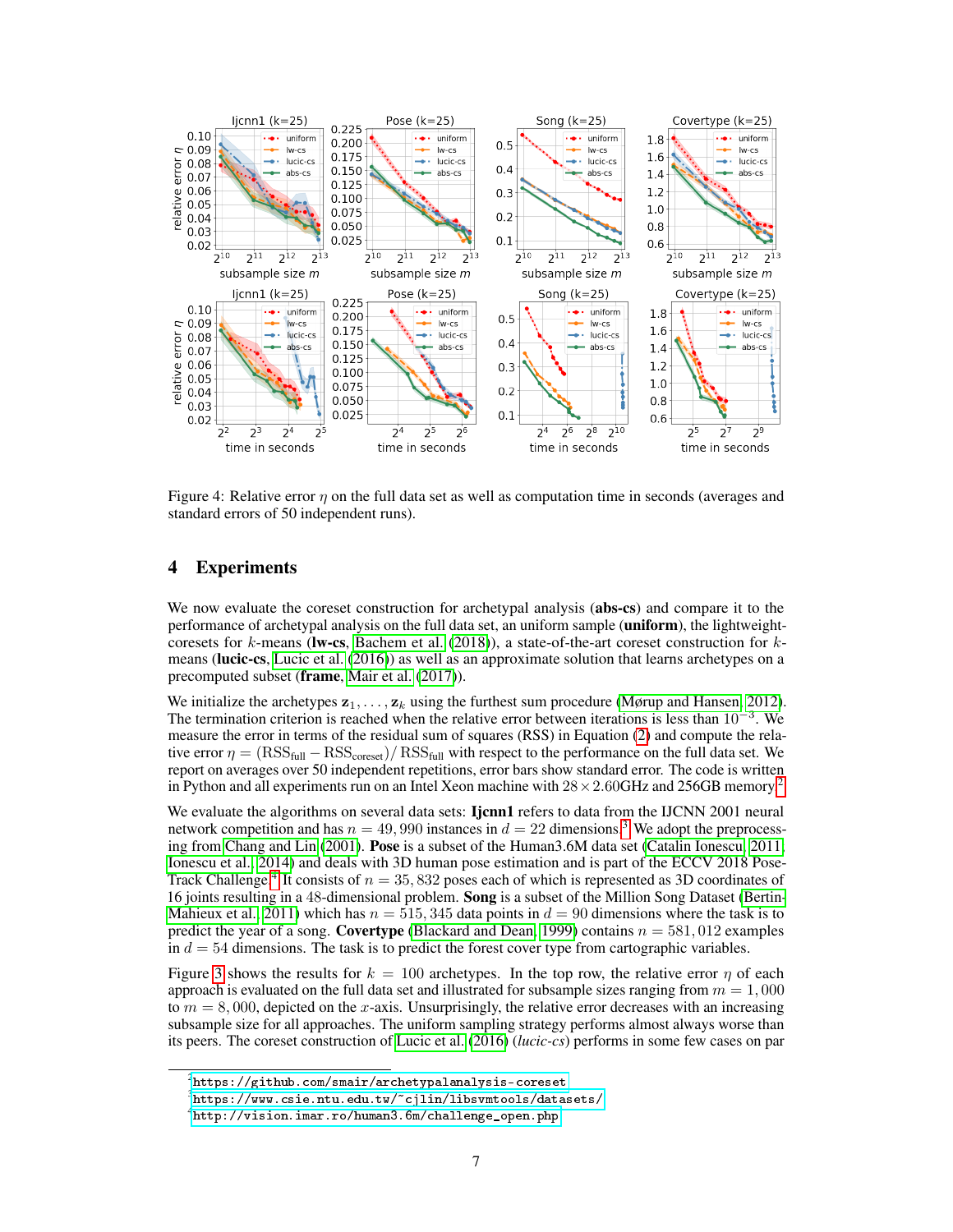|                    |          | $m = 1000$            |             | $m = 5000$         |              |
|--------------------|----------|-----------------------|-------------|--------------------|--------------|
| Data               | Method   | <b>Relative Error</b> | Speedup     | Relative Error     | Speedup      |
| Covertype          | uniform  | $181.7\% \pm 5.2\%$   | $468\times$ | $94.6\% \pm 2.9\%$ | $126\times$  |
|                    | lw-cs    | $150.8\% \pm 4.1\%$   | $553\times$ | $80.6\% \pm 2.5\%$ | $119\times$  |
|                    | lucic-cs | $162.7\% \pm 4.8\%$   | $10\times$  | $85.4\% \pm 2.6\%$ | $9\times$    |
|                    | abs-cs   | $148.9\% \pm 4.8\%$   | $601\times$ | $79.1\% \pm 2.9\%$ | $111 \times$ |
| Song               | uniform  | $54.4\% \pm 0.6\%$    | $430\times$ | $31.7\% \pm 0.4\%$ | $78\times$   |
|                    | lw-cs    | $35.8\% \pm 0.7\%$    | $480\times$ | $17.7\% \pm 0.4\%$ | $68\times$   |
|                    | lucic-cs | $35.6\% \pm 0.6\%$    | $2\times$   | $17.5\% \pm 0.5\%$ | $2\times$    |
|                    | abs-cs   | $32.1\% \pm 0.6\%$    | $486\times$ | $12.4\% \pm 0.3\%$ | $39\times$   |
| Pose               | uniform  | $20.9\% \pm 0.8\%$    | $9\times$   | $5.6\% \pm 0.4\%$  | $3\times$    |
|                    | lw-cs    | $14.2\% \pm 0.5\%$    | $10\times$  | $5.6\% \pm 0.5\%$  | $3\times$    |
|                    | lucic-cs | $14.4\% \pm 0.5\%$    | $5\times$   | $6.0\% \pm 0.6\%$  | $3\times$    |
|                    | abs-cs   | $15.7\% \pm 0.6\%$    | $14\times$  | $5.5\% \pm 0.5\%$  | $4\times$    |
| Ijccn <sub>1</sub> | uniform  | $7.9\% \pm 0.5\%$     | $17\times$  | $4.5\% \pm 0.5\%$  | $5\times$    |
|                    | lw-cs    | $8.9\% \pm 0.7\%$     | $21\times$  | $3.9\% \pm 0.5\%$  | $5\times$    |
|                    | lucic-cs | $9.4\% \pm 0.8\%$     | $5\times$   | $5.1\% \pm 0.6\%$  | $3\times$    |
|                    | abs-cs   | $8.5\% \pm 0.6\%$     | $21\times$  | $4.0\% \pm 0.6\%$  | $6\times$    |

Table 1: Relative error in percent and speed up compared to the full data set for  $k = 25$  archetypes (averages and standard errors of 50 independent runs).

with our proposed approach *(abs-cs)*, see for example Ijcnn1. In most other cases, the proposed coreset construction yields the best results and outperforms its competitors, especially on the Song data.

The bottom row in Figure 3 also depicts the relative error  $\eta$ , however, with respect to the average runtime of a single run. Theoretically, the lightweight-coreset (*lw-cs*) as well as the proposed coreset construction realize complexities in  $\mathcal{O}(nd)$ . In practice, however, the proposed approach yields consistently lower relative errors in shorter time. We credit this finding to a better selection of coreset points resulting in a faster convergence of archetypal analysis. The method of Lucic et al. (2016) (*lucic-cs*) is consistently the slowest as it requires  $k$  passes over the data for constructing the coreset.

Figure 4 shows the same as evaluation scenario as Figure 3 but for only  $k = 25$  archetypes. Once again, our proposed coreset construction either outperforms its peers or performs on par with the lightweight-coreset construction of Bachem et al. (2018) while being more efficient. Table 1 summarizes the achieved speed-ups. On Covertype, for example, the computation of 25 archetypes with *abs-cs* and  $m = 1,000$  is 601 times faster than computing the archetypes on the full data set. Although, the error is 148.9% higher than the error using archetypes learned on the full data set, all other competitors are consistently outperformed. Increasing the size of the coreset to  $m = 5,000$ yields a much lower relative error of 79.1% while still being 111 times faster to compute. Similar results with less speed-up but also much less relative errors are obtained for the other data sets.

The remaining competitor *frame* (Mair et al., 2017) precomputes all data points lying on the boundary of the convex hull of the data set (the frame). We were not able to compute the frame within a reasonable amount of time for Covertype and Song.<sup>5</sup> On Pose, every data point lies on the boundary, hence the performance is identical to the performance on all data. For Ijcnn1, the number of points on the frame is about 0.57n and the relative error  $\eta$  is about 0.03 for  $k = 100$  archetypes. While this error is much lower, the subset size is also much larger. In addition,  $m$  is not chosen but implicitly given by the data set.

# 5 Conclusion

We introduced coresets for archetypal analysis. The derivation was grounded on the observation that the quantization error of  $k$ -means serves as an upper bound on the projection error of archetypal analysis; hence, every coreset for k-means is also a coreset for archetypal analysis. We devised an algorithm based on importance sampling that computes a coreset in linear time with only two passes

 ${}^{5}$ Computations take about 2,000 and 4,000 hours for Covertype and Song, respectively.